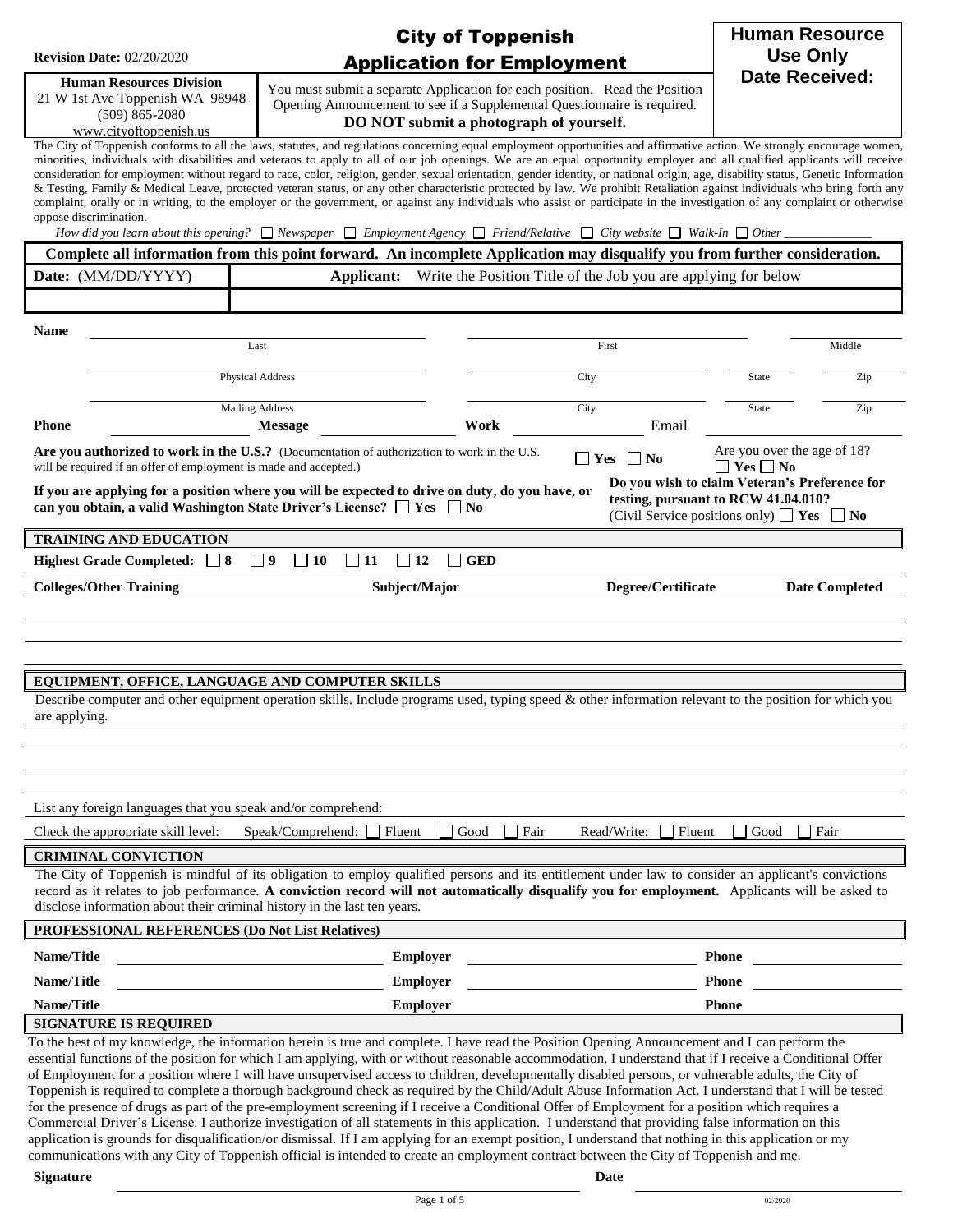#### **WORK HISTORY**

Beginning with your present or most recent employment, list your work/experience history for the last 10 years or experience prior to that time which is directly related to the position for which you are applying. Attach additional sheets as necessary. Be sure to include any non-paid experience which is related to the job for which you are applying. Complete the following sections even if you are submitting a resume in addition to this application. An incomplete application may disqualify you. If you have been known by a different name by any of these employers, please identify the employer and state the name here:

|                                 | have been known by a unterent name by any or mese employers, piease raeminy are employer and state the name nere. |            |         |
|---------------------------------|-------------------------------------------------------------------------------------------------------------------|------------|---------|
|                                 | Mo/Year                                                                                                           |            | Mo/Year |
| <b>Employer's Name</b>          | From                                                                                                              | To         |         |
| Address                         | Supervisor                                                                                                        |            |         |
|                                 |                                                                                                                   |            |         |
| <b>Phone</b>                    | <b>Hours Worked Per Week</b>                                                                                      |            |         |
| Position                        | Number of Employees Supervised by You                                                                             |            |         |
| <b>Reason for Leaving</b>       |                                                                                                                   |            |         |
| <b>Primary Duties</b>           |                                                                                                                   |            |         |
|                                 |                                                                                                                   |            |         |
|                                 |                                                                                                                   |            |         |
|                                 |                                                                                                                   |            |         |
|                                 |                                                                                                                   |            |         |
|                                 |                                                                                                                   |            |         |
|                                 |                                                                                                                   |            |         |
| <b>Employer's Name</b>          | Mo/Year<br>From                                                                                                   | To         | Mo/Year |
| $\large\bf Address$             | Supervisor                                                                                                        |            |         |
|                                 |                                                                                                                   |            |         |
| <b>Phone</b>                    | <b>Hours Worked Per Week</b>                                                                                      |            |         |
| Position                        | Number of Employees Supervised by You                                                                             |            |         |
| <b>Reason for Leaving</b>       |                                                                                                                   |            |         |
| <b>Primary Duties</b>           |                                                                                                                   |            |         |
|                                 |                                                                                                                   |            |         |
|                                 |                                                                                                                   |            |         |
|                                 |                                                                                                                   |            |         |
|                                 |                                                                                                                   |            |         |
|                                 |                                                                                                                   |            |         |
|                                 |                                                                                                                   |            |         |
|                                 |                                                                                                                   |            |         |
|                                 |                                                                                                                   |            |         |
| <b>Employer's Name</b>          | Mo/Year<br>From                                                                                                   | ${\bf To}$ | Mo/Year |
|                                 |                                                                                                                   |            |         |
| <b>Address</b>                  | Supervisor                                                                                                        |            |         |
| <b>Phone</b>                    | <b>Hours Worked Per Week</b>                                                                                      |            |         |
| Position                        | Number of Employees Supervised by You                                                                             |            |         |
| <b>Reason for Leaving</b>       |                                                                                                                   |            |         |
|                                 |                                                                                                                   |            |         |
| <b>Primary Duties</b>           |                                                                                                                   |            |         |
|                                 |                                                                                                                   |            |         |
|                                 |                                                                                                                   |            |         |
|                                 |                                                                                                                   |            |         |
|                                 |                                                                                                                   |            |         |
|                                 |                                                                                                                   |            |         |
|                                 | Mo/Year                                                                                                           |            | Mo/Year |
| <b>Employer's Name</b>          | From                                                                                                              | To         |         |
| $\boldsymbol{\mathbf{Address}}$ | <b>Supervisor</b>                                                                                                 |            |         |
| <b>Phone</b>                    | <b>Hours Worked Per Week</b>                                                                                      |            |         |
|                                 |                                                                                                                   |            |         |
| Position                        | Number of Employees Supervised by You                                                                             |            |         |
| <b>Reason for Leaving</b>       |                                                                                                                   |            |         |
| <b>Primary Duties</b>           |                                                                                                                   |            |         |
|                                 |                                                                                                                   |            |         |
|                                 |                                                                                                                   |            |         |
|                                 |                                                                                                                   |            |         |
|                                 |                                                                                                                   |            |         |
|                                 |                                                                                                                   |            |         |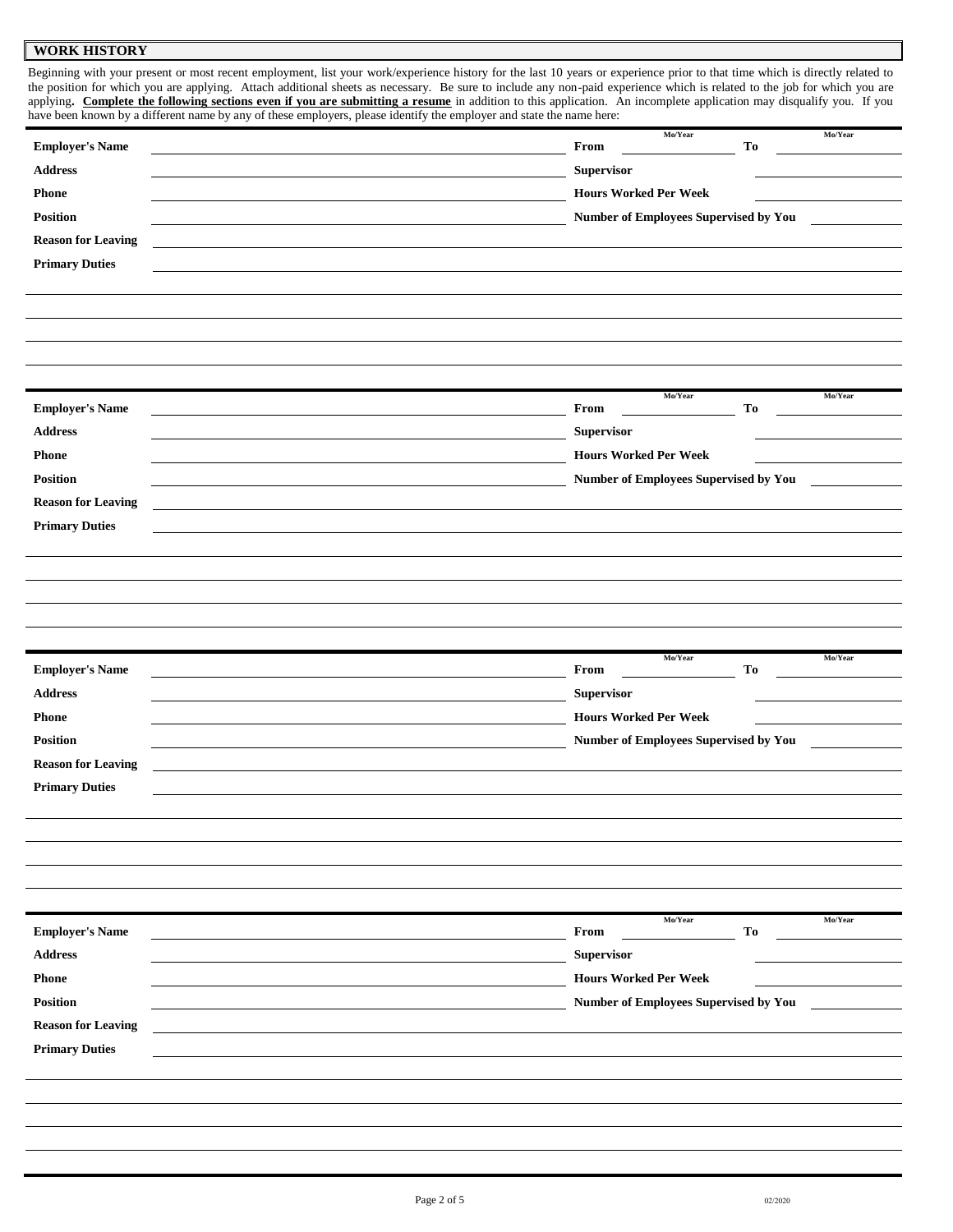## **AUTHORIZATION TO RELEASE EMPLOYMENT RECORDS**

**References will only be checked for finalists. Current and/or prior employers will only be contacted after an applicant has been notified that they are a finalist.**

I certify that the information given by me to the City of Toppenish is true and complete to the best of my knowledge. I understand that falsification of this application will be grounds for elimination from further consideration or, if employed, may result in immediate dismissal.

I further certify that I am not engaged in any outside activity or business that could be considered in conflict with City of Toppenish interest or those of its clients, nor will I become engaged in such activity or business if employed.

I, the undersigned applicant for employment with the City of Toppenish, in consideration of the review of my employment application, do authorize the City of Toppenish to solicit information regarding my character, general reputation, previous employment, and similar background information, and to contact any and all references I have given on my application. I hereby release all parties and persons connected with any such request for information from all claims, liabilities, and damages for any reason arising out of the furnishing of such information. If employed, I release the City of Toppenish from any liability for future references it may provide regarding my work history at the City of Toppenish.

If employed, I further agree that if I lose, damage, or fail to return any of the City of Toppenish's property, the City of Toppenish is authorized to deduct from my wages sufficient funds to replace its property.

It is my intention that any copy of this authorization be as effective as the original.

| Date       |  |
|------------|--|
| Print Name |  |
| Signature  |  |
|            |  |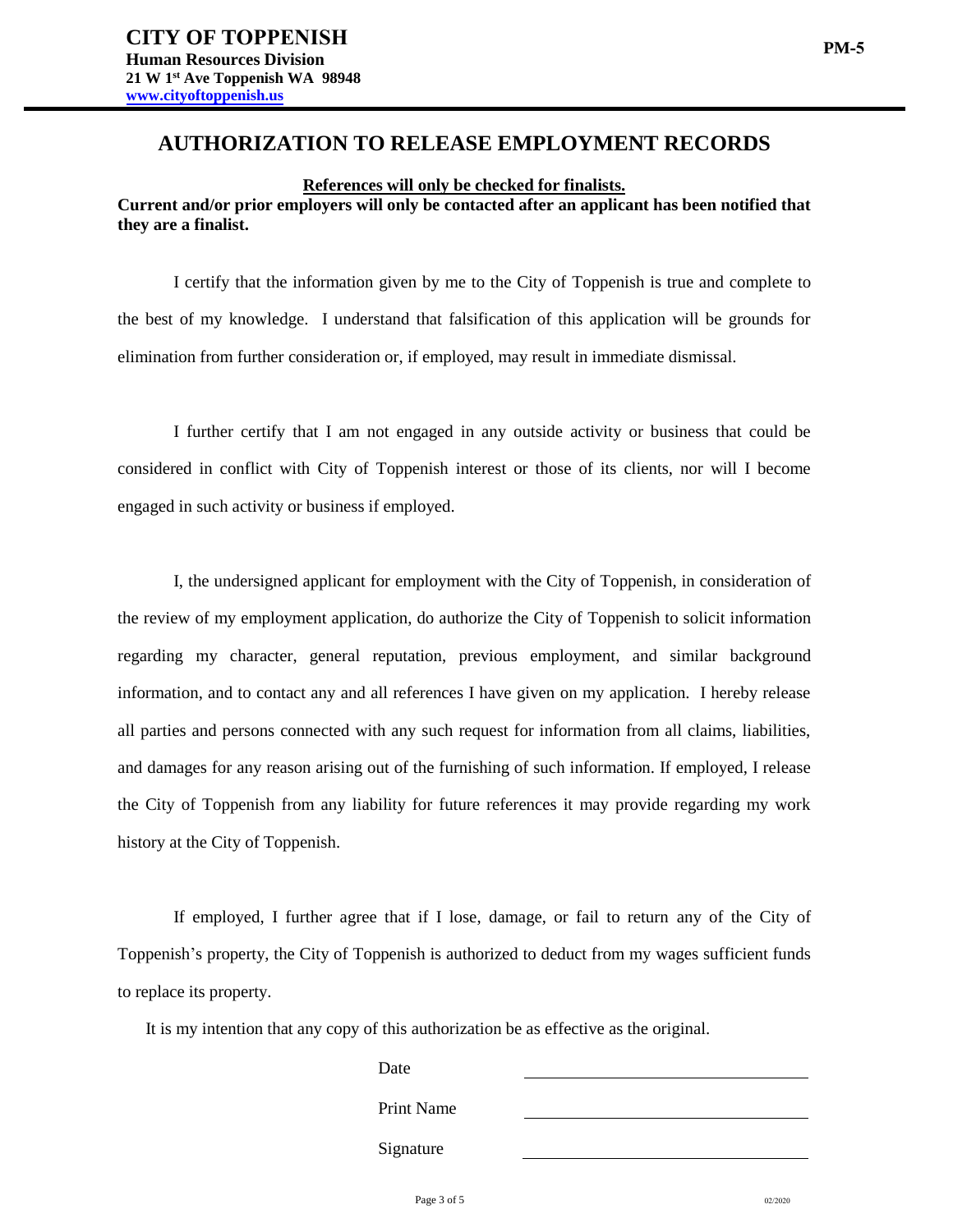# **DRIVING RECORD**

**(To be completed with application)**

| First | MI |
|-------|----|
|       |    |

*List all notices of infractions or traffic citations (other than parking tickets) which you have received in the past 5 years.*

| <b>State</b> | <b>Month/Year</b> | <b>Type of Infraction</b> |
|--------------|-------------------|---------------------------|
|              |                   |                           |
|              |                   |                           |
|              |                   |                           |
|              |                   |                           |
|              |                   |                           |

Infractions or citations will not necessarily remove you from consideration. The City will; however, consider your driving record when making employment decisions.

**The information provided above is true to the best of my knowledge. I understand that providing false information is cause for elimination in the selection process or dismissal from employment.**

Signed: Date:

**Finalists, upon notification that references will be checked, will be required to submit a copy of their driving abstract to Human Resources.** Driving abstracts may be obtained at any Washington State Department of Licensing branch office for a small fee. Other states may have different procedures. This fee is at the Finalist's own expense.

### **City Driving Standards:**

Applicants for positions in which the occupant is expected to operate a motor vehicle must be at least 18 years old and will be required to present a valid Washington State driver's license with any necessary endorsements. Driving records of applicants may be checked. Applicants will be disqualified under the following circumstances:

• Violations

More than two moving traffic violations within the preceding three years; or reckless driving violation within the preceding five years; or driving while intoxicated within the preceding five years.

• Accidents

More than one motor vehicle accident within the preceding three years for which the applicant received a traffic or criminal citation and was convicted, forfeited bail, or entered a plea of "guilty" or "nolo contendere."